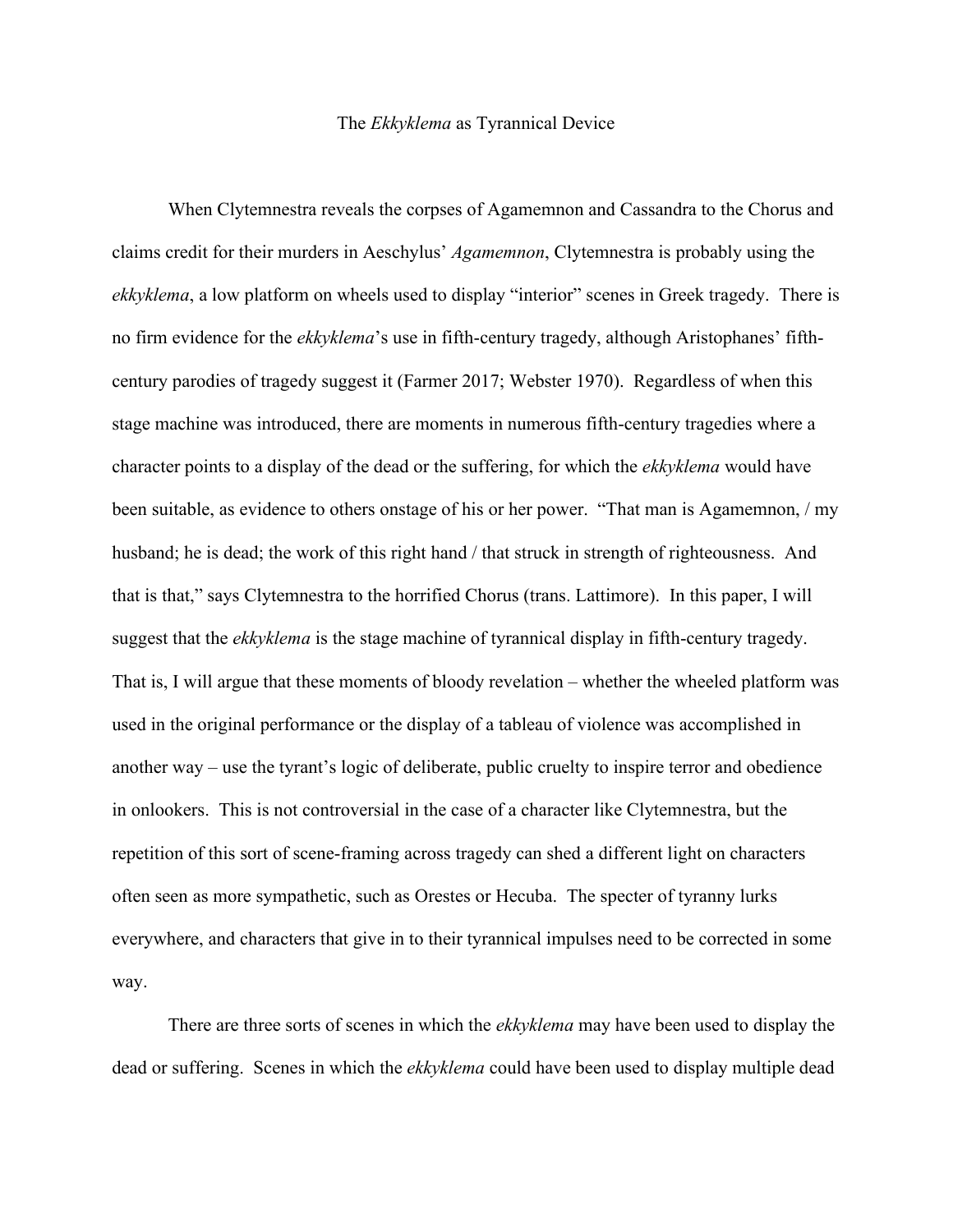bodies appear in Aeschylus' *Agamemnon* and *Choephoroi*, in Sophocles' *Electra*, and in Euripides' *Electra*, *Hecuba*, and *Hercules Furens*. In all these scenes, the motive for the murders is revenge, presented by the speakers as justice. In all these scenes, the display of the corpses is deliberate, presented by the speakers as an instructive spectacle for onlookers; deictic pronouns abound. There are other scenes in fifth-century tragedy where the *ekkyklema* could have been used to display single characters being tormented by physical or mental anguish: in the *Prometheus Bound*, in Sophocles' *Ajax*, and again in Euripides' *Hercules Furens*. These scenes, in which at least somewhat sympathetic protagonists suffer at the hands of angry gods, make the tyrannical impulses behind the deliberate display of suffering clearer. Finally, Sophocles' *Antigone* and Euripides' *Hippolytus* contain scenes in which a character who has committed suicide is displayed to another character, perhaps on the *ekkyklema*. In both of these scenes, it is the wife of the ruler who has committed suicide. In the *Antigone*, the suicide of Creon's wife arrests his progression into tyrannical behavior, while in the *Hippolytus*, the suicide of Theseus' wife initiates it. These moments when the *ekkyklema* may have been used, these moments of deliberate display of the effects of violence on bodies, are all revelations of cruelty to *philoi* in front of onlookers (such as the Chorus). They are all displays of what the Greeks saw as tyrannical behavior (Farenga 1981).

As Allen (2000) has shown, punishment in tragedy must be public. In this paper, I will argue that the *ekkyklema* (or some predecessor of this stage device) is used to display the tyrant's power to kill or inflict suffering. But any power that must be displayed so theatrically – any power that depends on the presence of spectators – rests on shaky grounds (Meltzer 1988). This is why Odysseus averts his eyes from Athena's infliction of Ajax's suffering in Sophocles' *Ajax*; why seeing his wife's corpse causes Creon to re-evaluate his harsh punishments in Sophocles'